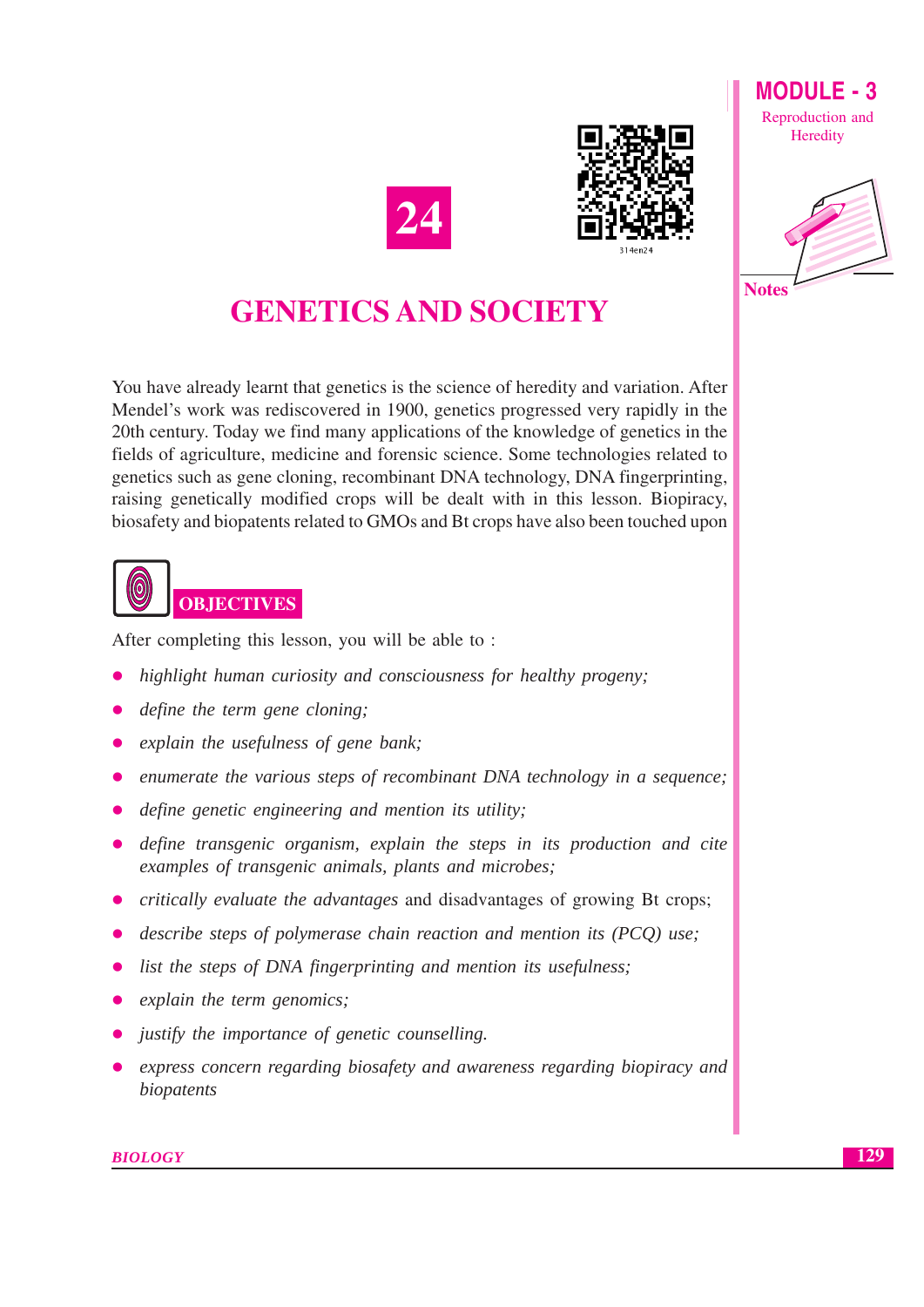

**Notes** 

#### **24.1 GENETICS THROUGH AGES**

The history of genetics can be traced to prehistoric times and can be classified into three eras as given below:

#### **Early ideas**

Primitive art such as drawings in ancient tombs and caves, bones and skulls show that human activities included selecting, breeding and domesticating plants and animals. Between 8000 and 1000 BC, horses, camels oxen and dogs had been domesticated. Between 7000 to 5000 BC corn, rice, wheat and datepalm were being cultivated.

Between the 17th and 19th century many theories regarding inheritance had been proposed but could not be proved. These were **epigenesis**, **preformationism**, **blending inheritance** and **pangenesis**. But this clearly shows that humans were always curious to know how traits are passed down the generations.

#### **Modern Genetics**

Gregor Johann Mendel, whose principles (laws) of inheritance you have learnt in earlier lessons of the unit is regarded as the founder of modern genetics. Between 1902 and 1904, the chromosome theory of inheritance was accepted and chromosomes, which could actually be seen under the microscope during cell division were regarded as the 'bearers of hereditary characters (genes)'. **Mutations** were recognised as source of **genetic variation.** 

With the acceptance of Darwin's theory of natural selection, geneticists studied the inheritance of traits in populations (Population genetics).

#### **Molecular Genetics**

By the mid 20th century, **DNA** was established as the genetic material and structure and chemical nature of DNA was understood [recall the double helical structure of DNA as proposed by J. Watson and F. Crick]

The **central dogma** of molecular biology holds that genetic information resides in DNA, but its expression is in the form of proteins which are synthesized according to genetic information carried by mRNA from DNA.

In the last two decades of the twentieth century more has been understood about the nucleic acid molecules and protein molecules and also about the genetics of **bacteria.** The knowledge gained has led to the invention of technologies of **genetic** engineering, gene cloning, organismal cloning, DNA finger printing. Even more recent are the fields of **genomics** and **bioinformatics**. The entire genetic make up (genome) of an organism can now be cloned, sequenced and functions of the various genes explored. Knowing the human genome has opened up the possibilities for handling genetic disorders through gene therapy.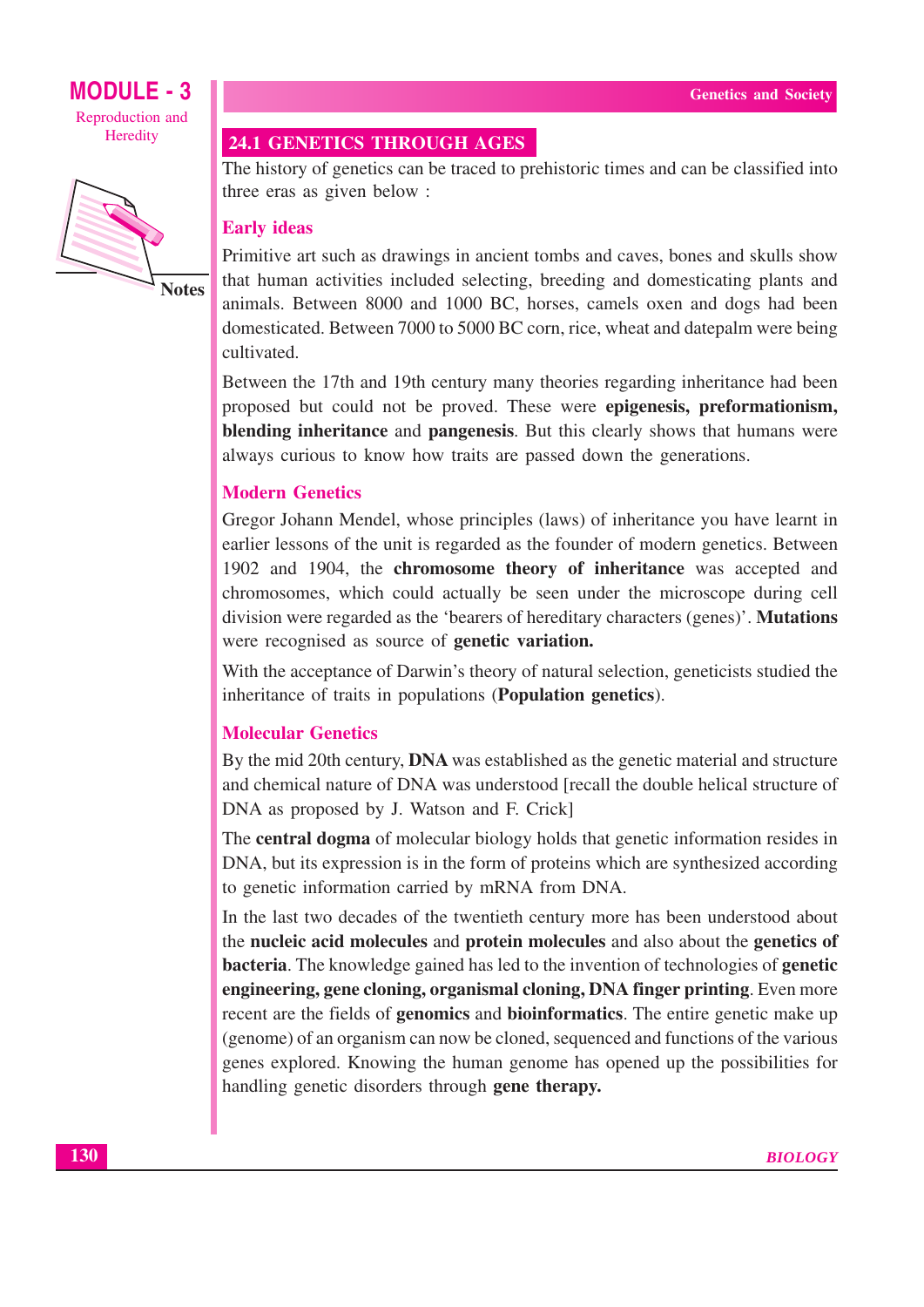#### 24.2 GENE CLONING AND GENE BANK

The term clone is a collective term for genetically identical individuals. You have probably heard about the sheep named "Dolly", which possessed the same genes as did her mother as she was cloned from her mother.

In the Roslin Institute in Scotland, Ian Wilmut cloned "Dolly" the sheep from Dolly's mother in 1996. The nucleus from a cell from Dolly's mother's udder (mammary glands) was introduced into the egg of another ewe (female sheep) whose nucleus was removed. This cell divided to give more cells which formed an embryo that could be implanted into the uterus of another ewe (surrogate mother).

The production of large quantities of identical genes is called **gene cloning**. Since any gene is a segment of DNA having a **particular sequence** of the four nitrogen bases (A, T, G, C), multiple copies of a particular gene may be obtained by means of recombinant DNA technology, popularly known as genetic engineering. You will learn more about genetic engineering later in this lesson.

#### Gene hank

Various clones of bacteria carrying the desired genes in their DNA can be stored and preserved at very low temperatures for their future use, in a gene bank. A gene bank or a gene library or a DNA library is, thus, a collection of bacterial or bacteriophage (virus) clones. Each clone carries specific DNA segment (gene) from another organism. For example, human gene coding for the hormone insulin may be inserted through genetic engineering into a bacterium. When the bacterium multiplies it forms a clone of bacteria carrying the gene for insulin and may be preserved in the 'gene bank'. Thus, clones from a gene bank may be used for producing large quantities of certain enzymes, hormones and vaccines.



1. Name any two recent techniques in genetics.

- 2. Define gene cloning
	-
- 3. What is a gene bank?

MODULE : Reproduction and Heredity

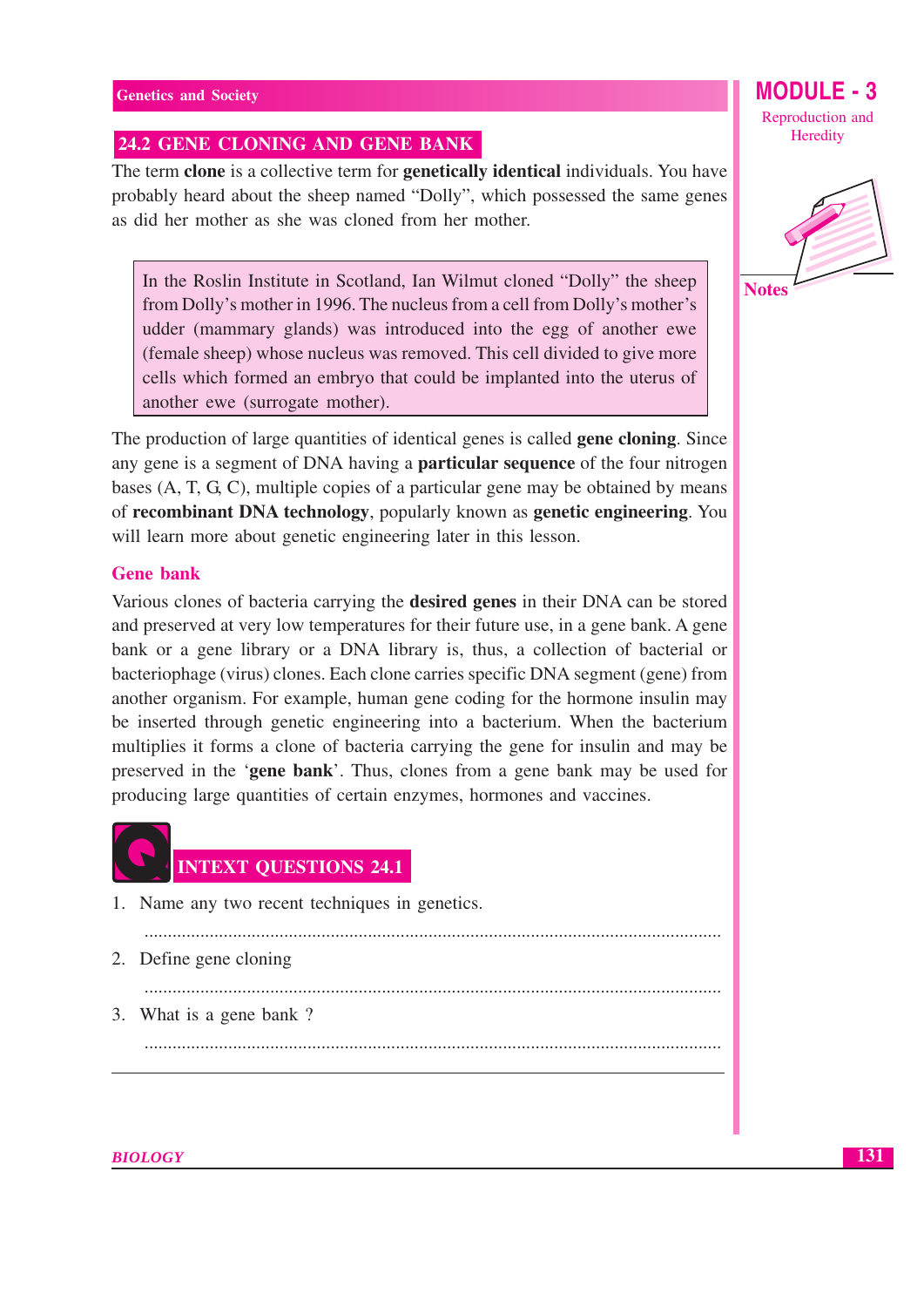

**Notes** 

#### **24.3 RECOMBINANT DNA TECHNOLOGY**

One of the major applications of genetics is in "genetic engineering" which is also called recombinant DNA technology. In this technique the desired gene which is a DNA segment carrying a particular sequence of nucleotides, is added to the DNA of another organism (usually a bacterium) with the help of a transferring agent or vector. The modified DNA molecule carrying DNA from two different sources is called **recombinant DNA** or **rDNA**. The joining of two pieces of DNA is termed **DNA splicing** (Splicing in Latin means marriage).

The steps in the production of rDNA is as follows (Fig.  $24.1$ ):

- The desired piece of DNA is cut from the cells (e.g. human cells) with the help of enzymes called restriction endonucleases or restriction enzymes. These enzymes are found in different bacteria. They recognise specific nucleotide sequences in a DNA molecule and cleave (cut) them.
- The same restriction enzyme cuts the same specific nucleotide sequence in a plasmid. A plasmid is a ring shaped DNA molecule present in a bacterium. It is **not** part of the chromosome of the bacterium. It is used as a vector for transferring the foreign DNA into the host cell.
- The desired DNA fragments are then mixed with the cleaved plasmids. These plasmids pick up the foreign DNA pieces with the same base sequence to replace their lost parts. These become the recombinant plastids and the DNA is rDNA or recombinant DNA
- The recombinant plasmids are now introduced into or mixed with their bacteria which pick up the recombinant plasmids.
- The r-plasmids in the bacteria multiply along with the host bacteria. Soon a clone of bacteria with rDNA is obtained. Such a bacterial clone containing copies of the desired gene can be preserved for future use. For example, as already mentioned, human insulin gene can be inserted into bacterial plasmid and insulin obtained from the bacterial clone when needed.

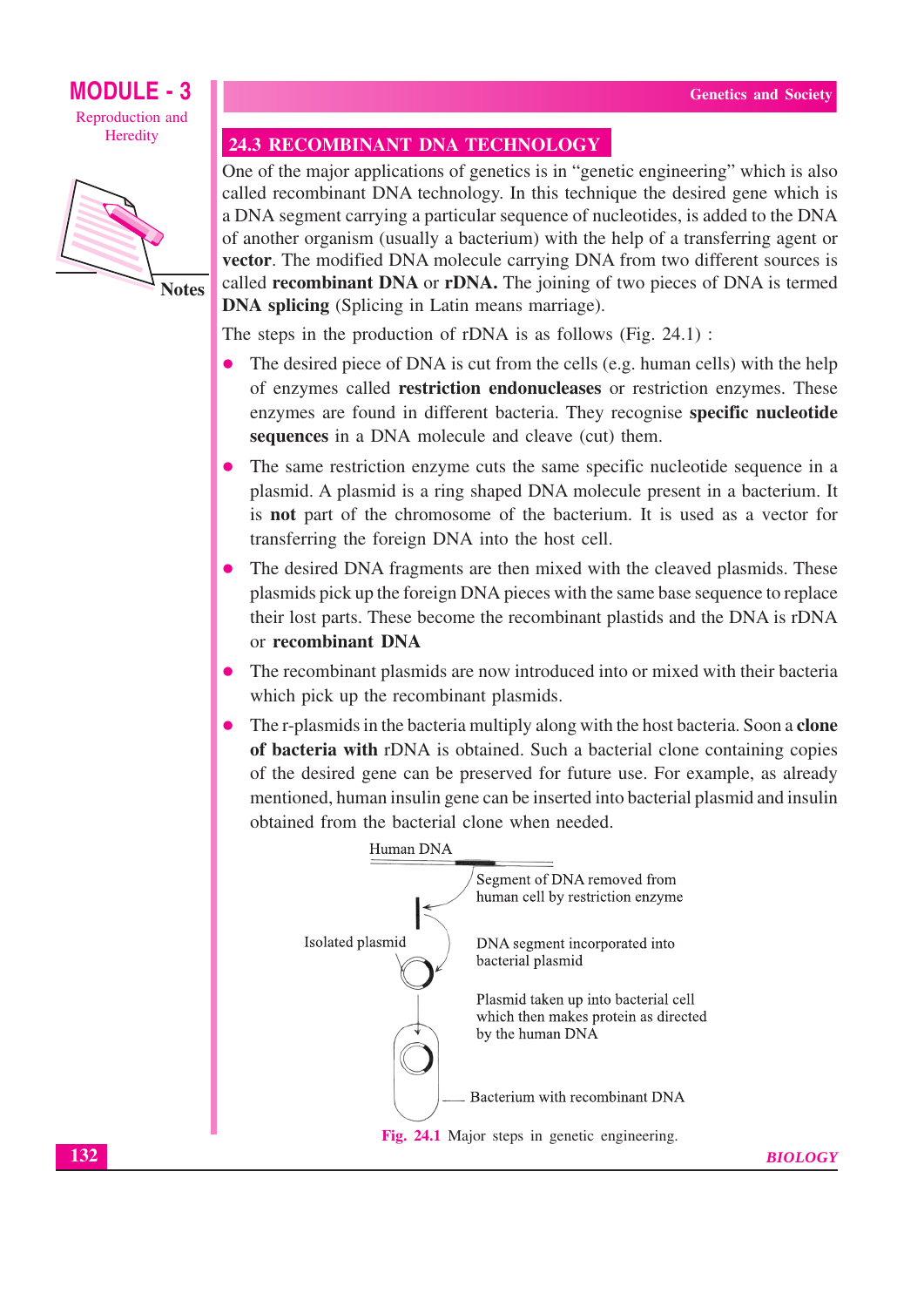#### **24.4 IMPORTANCE OF GENETIC ENGINEERING**

Genetic engineering or rDNA technology can be used for various purposes:

- To manufacture important compounds like vaccines, hormones, vitamins, antibodies etc. The production of these substances is by inserting genes responsible for them in the bacteria and then getting clones of these bacteria to produce the desired substances.
- To manufacture enzymes used for making cheese.
- To breakdown pollutants through recombinant bacteria (bioremediation).
- To clone particular genes with the help of rDNA technology and build up a gene bank or a gene library.
- To use rDNA for gene therapy for curing genetic disorders.
- To raise useful plants (transgenic plants) resistant to herbicides (chemicals used to kill weeds) or insect pests by inserting genes in the plants through rDNA technology.



1. What is the popular term for recombinant DNA technology?

- 2. What is meant by DNA splicing?
	-
- 3. What is a plasmid and why is it called a vector for genetic engineering?

#### **24.5 TRANSGENIC MICROBES, PLANTS AND ANIMALS**

Also called genetically modified organisms (GM organisms), transgenic organisms contain in their genetic make up, foreign genes, that is, genes from another species or another kind of organism. Transgenics are raised through recombinant DNA technology.

#### 24.5.1 Transgenic microbes

Bacteria are easiest to be genetically modified by adding foreign gene into their plasmids through rDNA technology as you have already learnt in this lesson. Transgenic bacteria with insulin gene and human growth hormone gene have been cloned to provide these hormones for human use.

Other uses of transgenic bacteria are in decomposing pollutants and extracting metals such as copper and gold.

#### 24.5.2 Transgenic plants

Some genetically modified plants are herbicide and pest resistant. A genetically modified tobacco plant contains a gene from the firefly and emits green light.

#### **BIOLOGY**

Reproduction and Heredity

**MODULE - 3** 

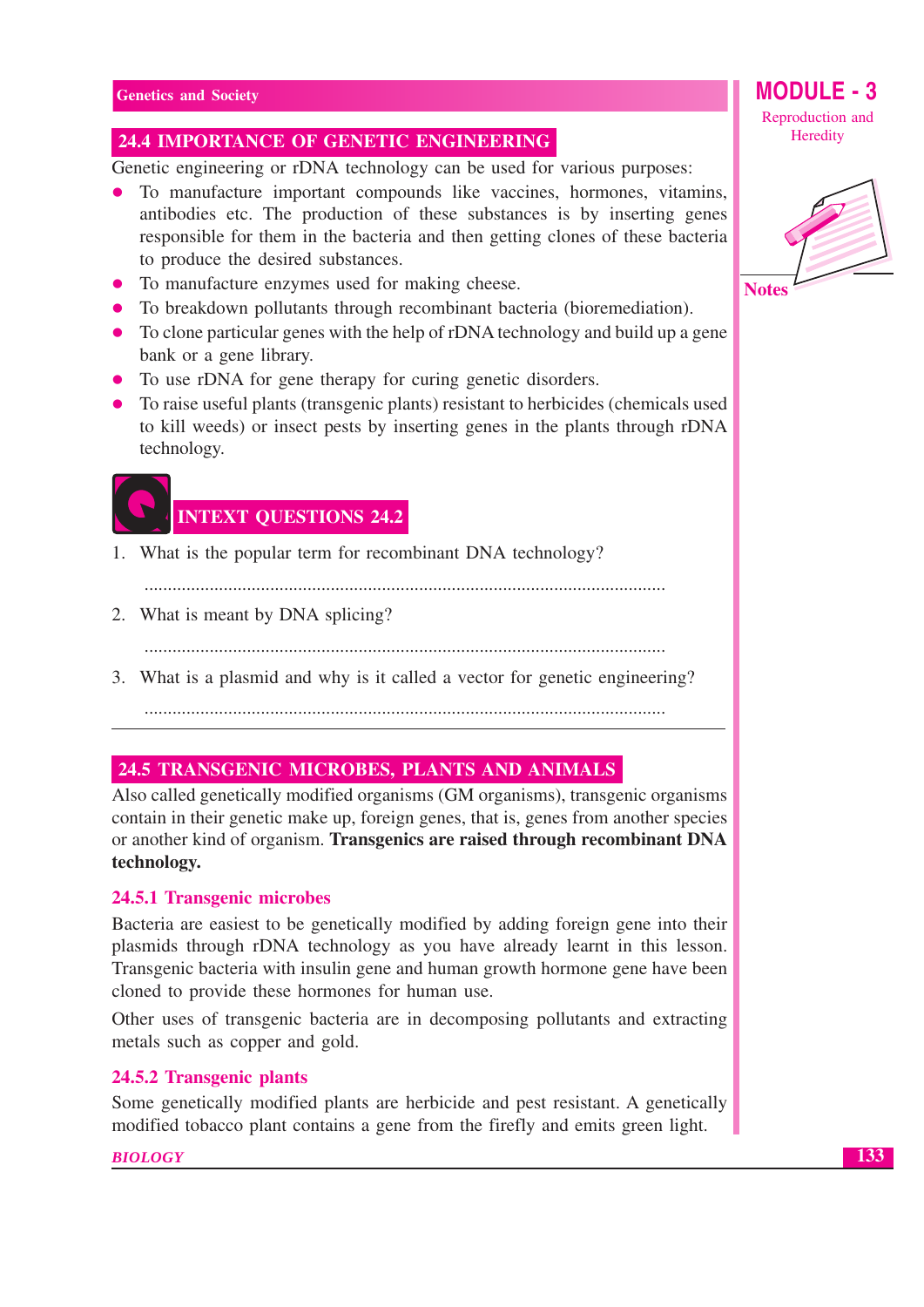

**Notes** 

#### **Bt CROPS**

Bt crops are genetically modified crops and are therefore also called **transgenic** crops. The name Bt crops is because the transgene or the foreign gene is transferred into the crop by the soil bacterium Bacillus thuringiensis (Bt).

The transferred gene or transgene is not harmful to the host crop into whose genotype the gene has been added. It codes for a protein called *cry* protein.

The bacteria Bt lives in the soil. In its genotype there is a gene called cry gene which produces an insecticidal (insect killing) protein. A Bt crop produces this protein. When an insect pest eats the Bt crop, cry protein is converted into a toxic substance by the enzyme present in the stomach of the pest. This toxic substance kills the pest.

The cry gene has been isolated and transferred into many crops, eg cotton, maize, brinjal, tomato and tobacco and tested in the fields. They are resistant to insect attacks. Use of Bt crops reduces the need for spraying insecticides to kill insect pests. Insecticides are harmful to humans and other animals.

However, Bt crops can only be cultivated after permission from Government of India, under Environment Protection Act (EPA). This is because entomologists worry that:

- Since Bt crops make the toxin throughout their growing season, pests may evolve which are Bt resistant
- Non-target species like the butterflies may die if they feed on Bt pollen.  $\bullet$
- Genetically modified crops may be harmful for the environment as they may pass the gene into a close relative plant which may be useless for humans but perpetuate as super weeds.

#### 24.5.3 Transgenic animals

The gene for growth hormone from cattle have been inserted through genetic engineering to produce large fish, pigs and some other animals.

Transgenic goats can produce a blood clotting protein in their milk. This may be useful for children suffering from disorders such as haemophilia in which blood does not clot.

Genetic engineering offers a wide scope for transferring genes from one organism to another, such as plants to microbes, animals to microbes. Such gene transfers are not possible by other techniques like hybridisation. However, rDNA technology is not without problems. One danger is that accidentally or intentionally pathogens may be produced and misused as in biological warfare. Hence strict guidelines have been laid down for research in genetic engineering.

#### 24.5.4 Biosafety

There is public concern about possible hazards of using genetically modified (GM) organisms as food. You already know that a GM organism is one that contains genes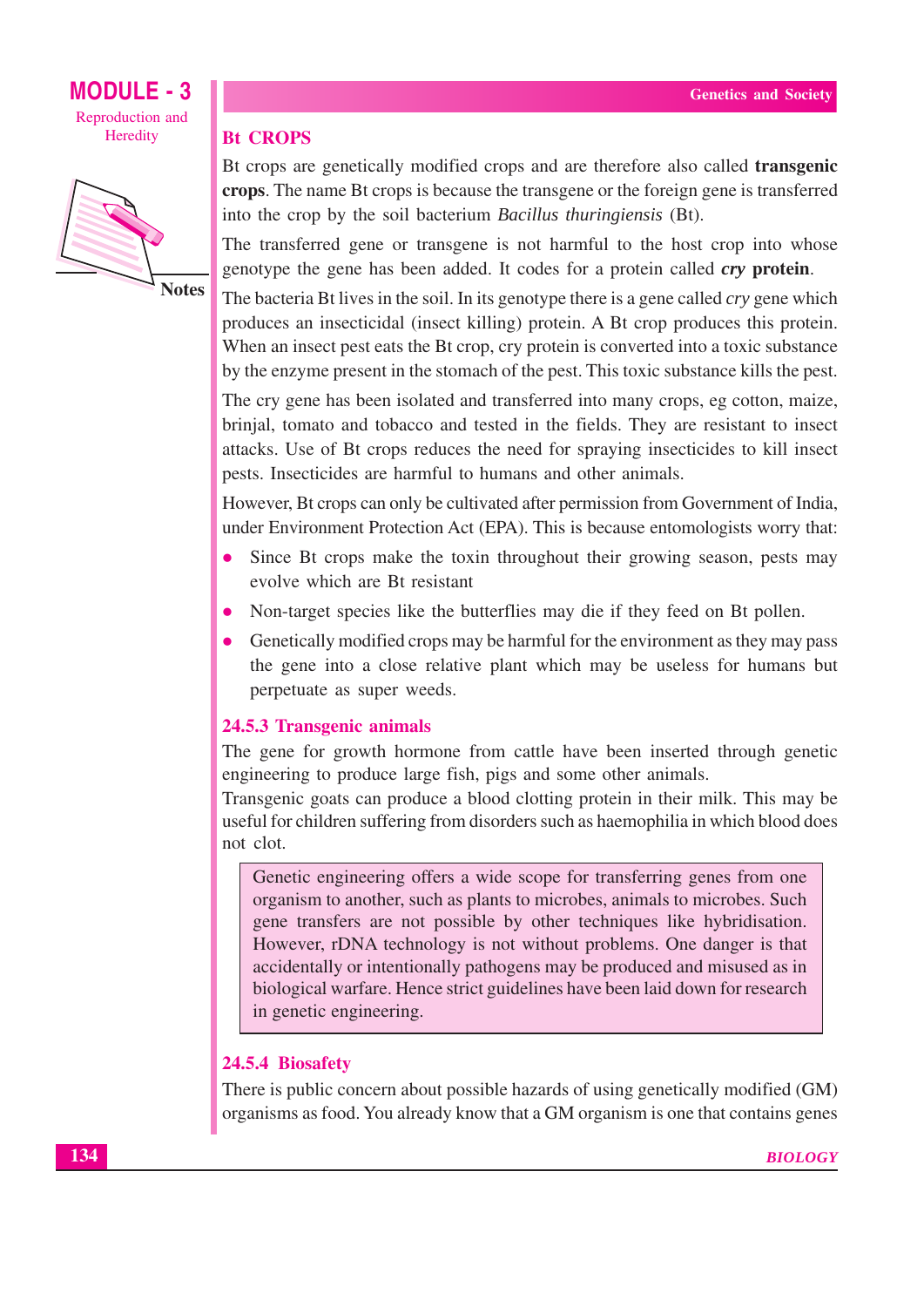from another species. For example, Bt brinjal, a GM brinjal has genes added to genome of brinjal from another species by genetic engineering which helps it to protect itself from one of its pests. The salmon fish has been genetically modified by adding a more active salmon growth hormone gene.

But the concern is about safety of GM foods to humans and other animals and also to the environment. Hence, in early 2000, several countries agreed to a Biosafety protocol by which the safety of using GM foods is first ascertained before using them. In our country, Department of Biotechnology, in compliance with rules of Environment Protection Act (EPA) has to be consulted granting permission for research and use of any GM organism only after testing its safety to humans, other animals and the environment.

#### 24.5.5 Biopiracy

Piracy means theft. Biopiracy means patenting or exploiting a biological resource of another country without being authorised or giving adequate compensation. For example, a rich developed country may patent a bioresource such as medicinal plant or traditional knowledge regarding a bioresource of a developing country. Sometimes a useful biomolecule extracted from a plant growing in another country may be patented and used for commercial benefits. Even genes from foreign plants and animals may be patented, eg U.S granted a patent for the germplasm of basmati rice grown in India.

#### 24.5.6 Biopatent

A patent is an official document. Possession of this document permits the holder to use or sell his/her invention. The duration of a patent is 20 years and the patent holder has to obtain a license on certain reasonable terms and conditions. The Indian Patent Act (1970) provides patents for invention to be used as food, medicine/drugs, alloys, semiconductors etc. In India, duration of patent is for 14 years except for food and pharmaceuticals which is only for 7 years.

The patent is granted to the inventor so that the invention is not used by others for commercial purposes. A patent may be granted for (i) an invention or discovery (ii) improvement of an earlier invention (iii) process of generating a patent (iv) a concept or design.



1. Use the example of Bt crops to state importance of transgenic crops.

- 
- 2. What is a cry protein?

**BIOLOGY** 

Reproduction and Heredity

**MODULE** 

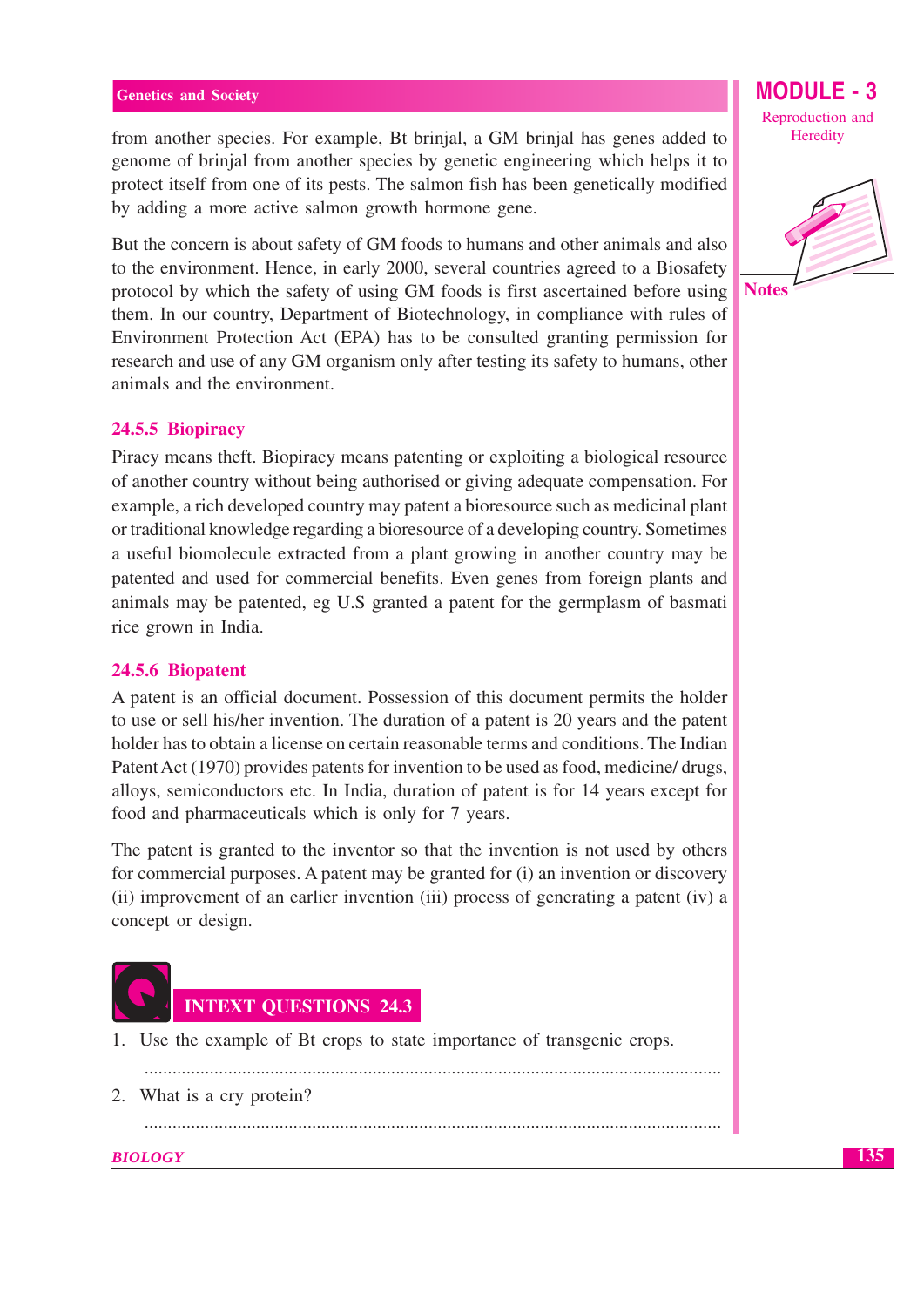

**Notes** 

- 3. Exploiting a biological resource of another country without being authorised is called ................
- 4. When and why was the biopatent act adopted in India?
- 
- 5. What is the duration of a patent for pharmaceutical products in India?

#### **24.6 POLYMERASE CHAIN REACTION**

You have learnt in the lesson no 22, that DNA polymerase is the enzyme responsible for DNA replication or making a copy of a DNA molecule.

In the technique called **polymerase chain reaction** (PCR), DNA polymerase

enzyme is used repeatedly for making many copies of a small fragment of DNA. Thus polymerase chain reaction or PCR helps in making many copies of a small amount of DNA.

The steps in PCR are.

- Double helical DNA molecule is heated so that it breaks up into two strands
- Primers are added and the DNA is cooled.
- DNA polymerase is added and in its Enzyme presence the two single strands acquire complementary strands and so two molecules of the DNA are formed. (Fig. 24.2).

iammanaa Heat to 95°C: two strands separate Add the primers and cool to  $40^{\circ}$ C so

Piece of DNA to be amplified

that they bind to the DNA

Raise temperature to 70°C. The thermostable polymerase enzyme copies each strands, starting at the primers. Enzyme

Repeat the process until enough DNA

is made

Fig. 24.2 Polymerase chain reaction

These steps are repeated to get multiple copies of DNA. These days DNA polymerase from a bacterium living in hot springs called Taq polymerase is used in PCR machines. DNA amplified by PCR can be used for various techniques.

#### 24.7 DNA FINGER PRINTING

Like our fingerprints, the repeated sequences in our DNA are unique. You must have heard that the police lifts fingerprints from the scene of crime to identify the culprit in case of rape, theft or murder.

In 1984, Alec Jeffreys, a geneticist invented a technique which could distinguish the DNA of a person from that of another and called this technique genetic fingerprinting or DNA fingerprinting. This technique is now used for scientific investigation of crime. For example identifying correctly the accused in rape or murder or to solve paternity disputes (find out who the actual father of a child is).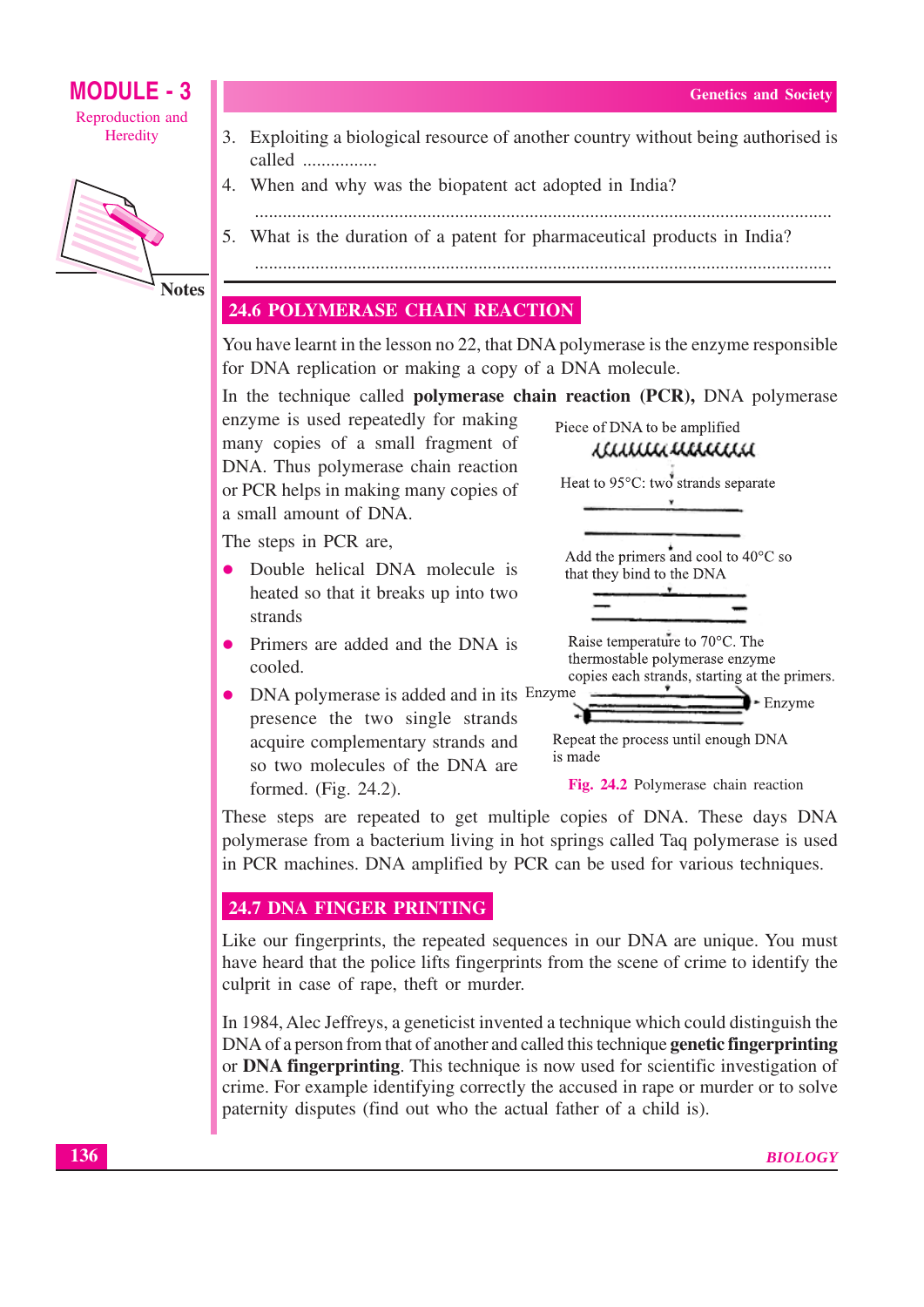## DNA fingerprinting can be done from very small amounts of DNA which are taken

out of a tiny drop of blood, semen, hair follicle, tooth pulp etc. picked up from the scene of crime. The steps in the technique are:

- DNA is isolated from blood, semen etc.  $\bullet$
- Its quantity is increased through PCR
- The lengths of these DNA pieces vary from person to person because of certain repeated sequences of nucleotides in DNA which vary.
- The DNA pieces are separated from each other according to size and charge with the help of a technique called **electrophoresis.**
- The pattern as you can see in the figure given below is unique for each person.



Fig. 24.3 DNA fingerprinting (Match and see that culprit is suspect  $No : 3$ 

In a crime, there may be three or four suspects.

Their DNA fingerprinting is carried out and compared with that of the DNA picked up from the scene of crime. The one that matches the DNA print of one of the suspects is the actual culprit. (Fig. 24.3).

#### 24.8 GENOMICS

Genome is a collective term for a full set of genes in an organism. Genes are paired and so genome means all the genes present in a haploid (n) set of chromosomes. Genomics is the analysis of the genome data, that is, finding out the functional nucleotide sequences (genes) in the DNA of an organism.



Fig. 24.4 Karyotypes showing Chromosomes of (a) male, and (b) female humans

Reproduction and Heredity

**MODULE - 3** 



137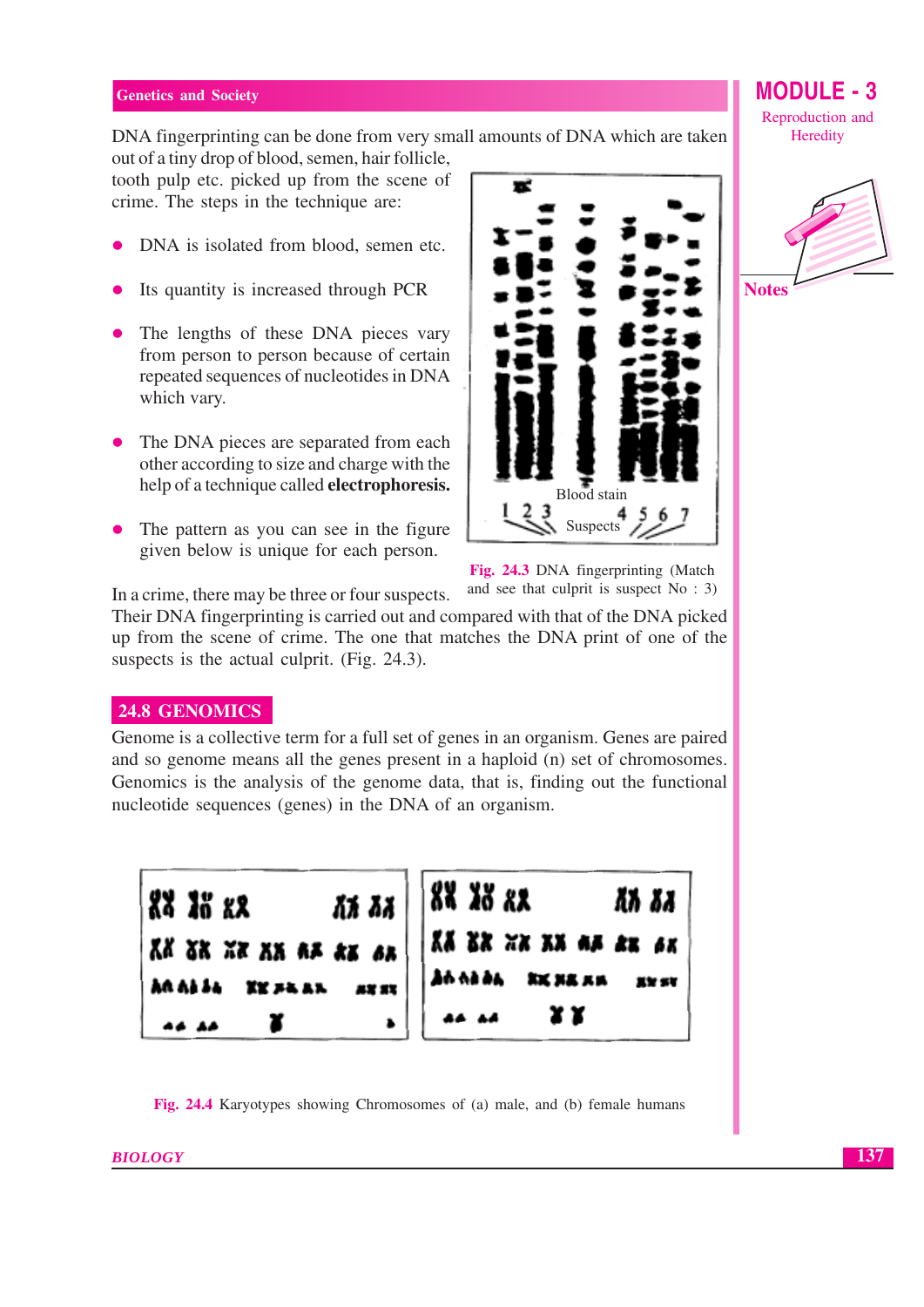#### **MODULE - 3** Reproduction and Heredity The genome of E. coli bacterium, the yeast **Saccharomyces** and some other kinds of organisms is already known e.g. Arabidopsis Drosophila.



Familial colon cancer One in 200 people has this gene of A chronic enzyme deficiency those who have it, 65% are likely to occurring frequently among **AID** develop the disease Ashkenazi Jews (adrenoleukodystrophy) Nerve disease portayed in movie Lorenzo's Oil Retinitis pigmentose Progressive degeneration Neurofibromatosis, type 2 of the retina Tumors of the auditory nerve and Huntington's disease tissues surrounding the brain Neurodegenerative disorder Amvotrophic lateral sclerosis tending to strike people in their (Lou Gehrig's disease)  $40s$  and  $50s$ Fatal degenerative nerve ailment Familial polyposis ADA immune deficency of the colon Severe suscepubility to infections Abnormal tissue growths First hereditary condition treated by frequently leading to cancer gene therapy Spinocerebellar ataxia Destroys nerves in the brain Familial and spinal cord, resulting in hyperchloesterolemia Extremely high cholesterol loss of muscle control **Line** Amyloidosis Cystric fibrosis Accumulation in the tissues of Mucus fills up the lungs, insoluble fibrillar protein interfering with breathing One of the most prevalent **Breast cancer** genetic disease in the U.S. 5% to 10% cases Multiple exostoses A disorder of cartilage Polycystic kidney disease and hone Cysts resulting in enlarged kidney Malignant melanoma and renal failure Tumors originating in the skin Tay-Sachs disease Multiple endocrine neoplasia, type 2 Fatal hereditary disorder Alzheimer's disease Tumors in endocrine glands and other tissues involving lipid metabolism Degenerative nerve Sickle-cell anemia often occurring in Ashkenazi disease marked by Chronic inherited anemia, primarily affecting lews and French Canadians premature senility blacks, in which red blood cells sickle or form crescents, plugging arterioles and capillaries Retinoblastoma **PKU** A relatively common tumor of the (phenylketonuria) eye, accounting for 2% of childhood An inborn error of metabolism that malignancies frequently results in metal retardation

Gaucher's disease

Fig. 24.5 Human genome showing location of some defective genes.

The human genome has been mapped in 2003. Humans have 23 pairs of chromosomes (2n = 46) and the human genome has  $3 \times 10^9$  nucleotide base pairs and if the sequence of nucleotides (genes) is known, it will be possible to pinpoint (i) defective genes (as shown in the figure in the box) and (ii) identify genes for correction of genetic disorders (gene therapy) and genetic counselling.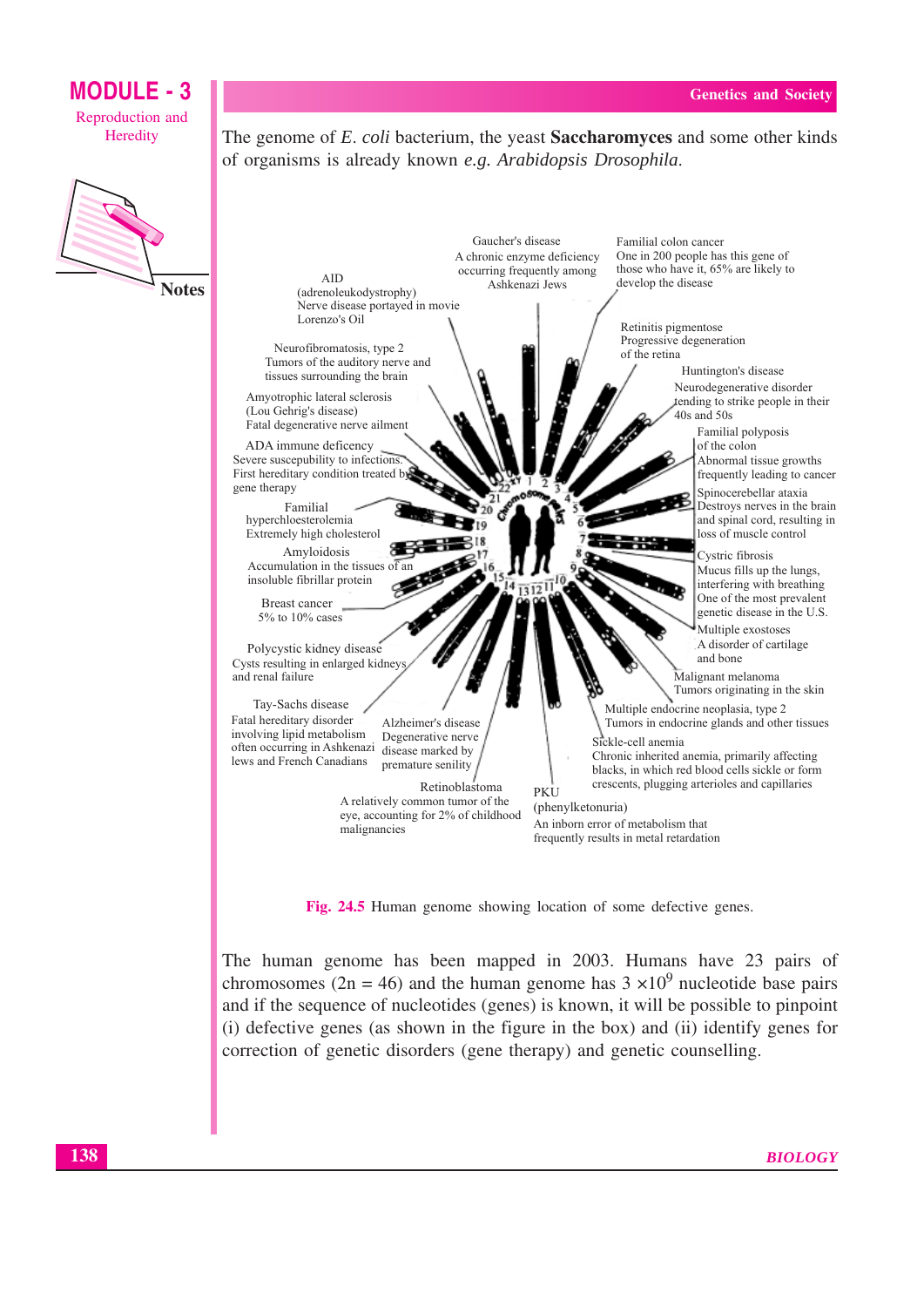#### **24.9 GENETIC COUNSELLING**

You have earlier learnt about dominant and recessive genes. If a child receives a dominant gene from one parent and its recessive from the other parent (heterozygous condition) the recessive gene does not express itself. Recessive genes get expressed only when they are in the homozygous condition, that is, both genes of a pair inherited from the parents are recessive.

You can probably appreciate why marriages between closed relations (termed consanguineous marriage) are discouraged. Being related, both parents may pass down the defective gene which may be present in a family. Most defective genes that cause genetic disorders are recessive. When both genes of a pair in the child are defective, the child is born with a genetic disorder. So if a couple wishes to know the chances of their child getting a particular disorder present in their family, they have to go to a **genetic counsellor. Genetic counselling** means advise given regarding a genetic disorder so that the couple knows whether to have any more children if their first child is suffering from a genetic disorder. The genetic counsellor has a very good knowledge of human genetics and can predict the chances of a genetic defect in a family.

The pattern of inheritance of a particular trait (feature) among humans is identified by the method of **pedigree analysis**. Pedigree is a diagrammatic representation of relationships showing a particular trait in a family. The genetic counsellor prepares a pedigree chart and can then advise accordingly. See the pedigree chart (Fig. 24.6) and study the squares and circles as explained.



- 1. Define genome.
- 2. What is genomics?
- 3. What is the use of genomics?
- 4. Why should a genetic counsellor have good knowledge of genetics?

**BIOLOGY** 

The circles are females and the squares are males; filled in circles and squares are affected individuals, empty circles and squares are normal individuals

Fig. 24.6 Pedigree chart





Reproduction and Heredity

MODUI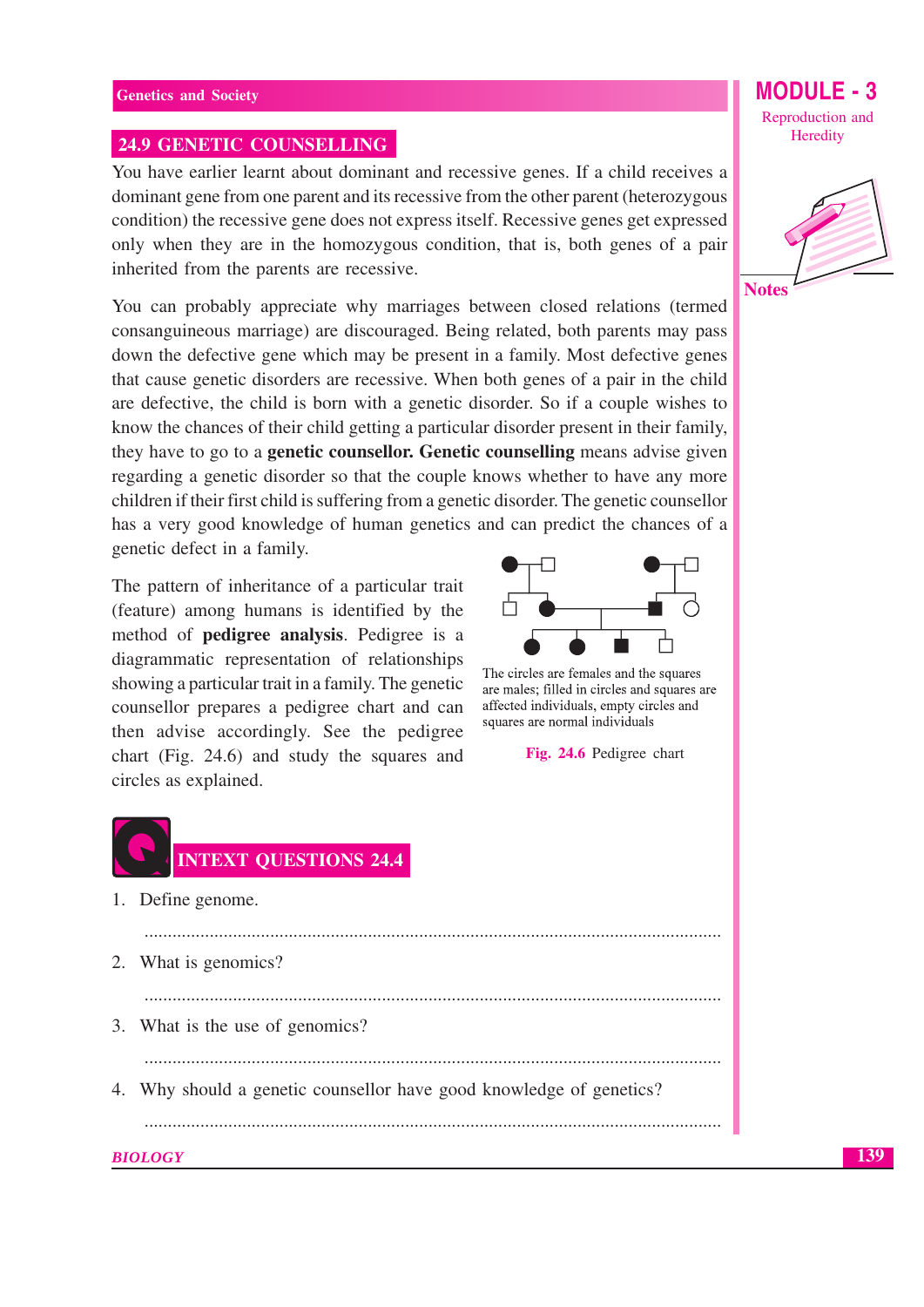

**Notes** 

- 5. Expand the abbrenation PCR.
- 
- 6. Why is the tehnique DNA fingerprinting named so?

### **WHAT YOU HAVE LEARNT**

- From prehistoric times, humans have had a curiosity to know how traits (features) are inherited.
- Domestication of animals and cultivation of crops like rice, wheat, maize and date palm can be traced to earlier then 5000 BC.
- Modern genetics began after Mendel's laws of inheritance were accepted. Soon  $\bullet$ after it become clear that genes are carriers of hereditary features and they are present on chromosomes. That genes mutate also became known.
- The last fifty to sixty years have been an era of Molecular Genetics when it was confirmed that DNA is the genetic material and the mechanism of DNA replication and protein sysnthesis in a cell were discovered.
- In the last few years, many techniques such as rDNA technology, DNA fingerprinting have been put forth.
- Gene cloning means producing and preserving desired genes in a clone of bacteria through recombinant DNA technology. A gene bank is one where several clones of bacteria carrying different desired foreign genes (for example genes of humans) are preserved for future use of products of these genes.
- Genetic engineering, also called recombinant DNA technology uses specific restriction endonuclease from different bacteria to cut genes, that is, particular DNA sequences from DNA molecules of an organism (e.g. humans) and similar sequences from plasmids and join the foreign DNA to the plasmid and introduce the plasmid with foreign DNA into its host bacterium and raise a bacterial clone.
- Genetic engineering is useful for creating genetic libraries, gene therapy and genetically modified organisms.
- Genetically modified organisms are also called transgenics. Transgenic microbes,  $\bullet$ plants and animals carry in their genetic make up, gene or genes of another kind of organism. Transgenic bacteria are used for extracting metals and decomposing pollutants. Transgenic plants are herbicide and pest resistant. Transgenic animals are larger in size and transgenic goats may carry a human gene responsible for a particular protein which is then released in its milk.
- PCR or polymerase chain reaction is a technique to make many copies of a small amount of DNA.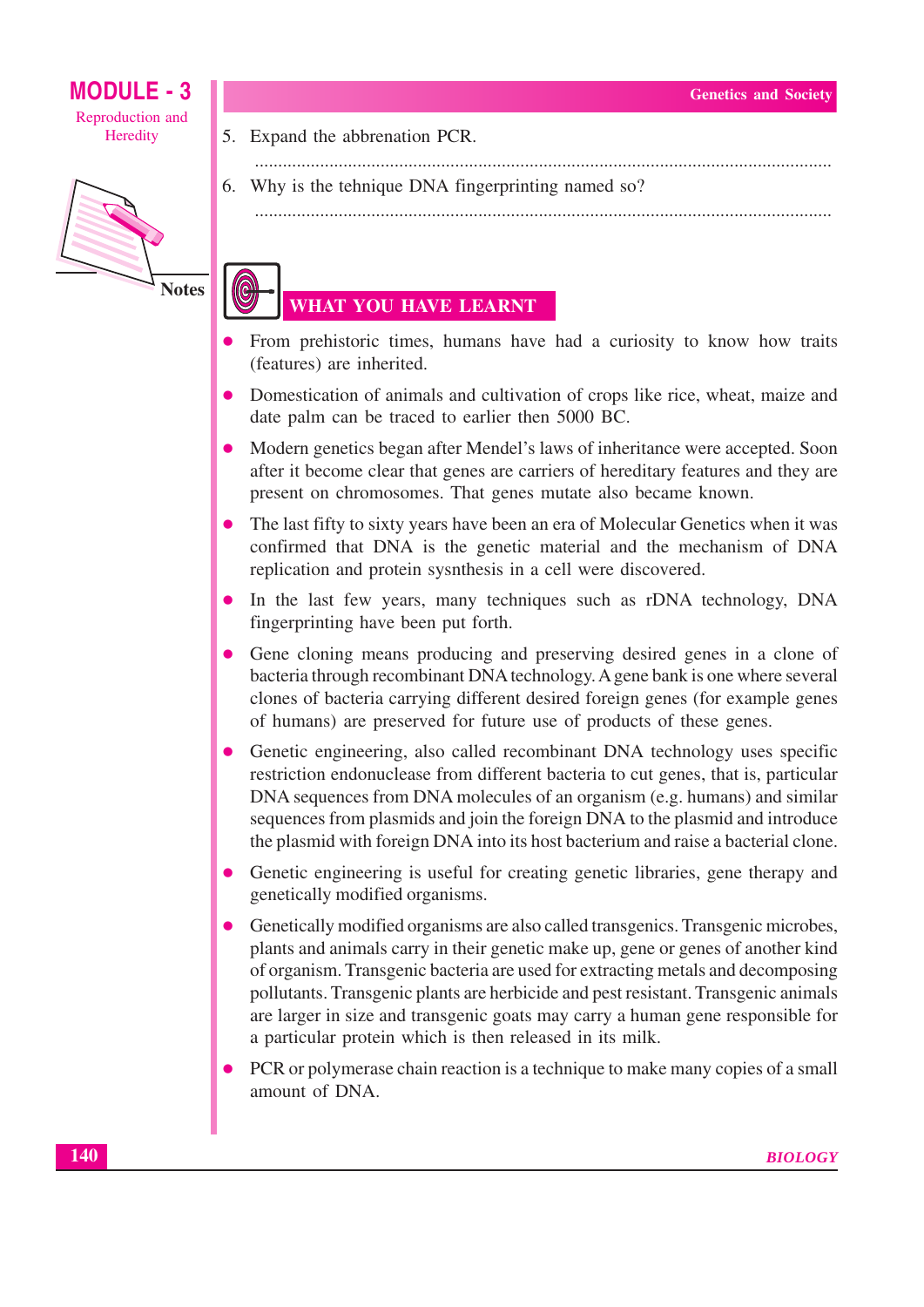- DNA fingerprinting is a technique to identify the DNA of a particular person. It is used to scientifically investigate a crime and identify the real criminal.
- Genomics is the analysis of a complete set of genes found in an organism. The complete set of genes is called a genome.
- Genetic counselling is the advise given by an expert on the chances of an unborn baby getting a genetic disorder.



## TERMINAL EXERCISES

- 1. Name the three eras in the history of genetics.
- 2. Define gene cloning. What is the usefulness of a gene bank?
- 3. Give the various steps of recombinant DNA technology.
- 4. What are the benefits of genetic engineering?
- 5. What are transgenics? Give examples of a transgenic microbe, plant and animal.
- 6. Define genomics
- 7. Draw and explain a pedigree chart.
- 8. What is genetic counselling and why is it important?
- 9. What is DNA fingerprinting? Justify that it is the foolproof tecnique for sorting out paternity issues.
- 10. List the steps of Polymerase chain reaction.
- 11. What are Bt crops? What are the benefits and fearns related to their use?
- 12. Write notes on (i) Biopatent (ii) Biopiracy and (iii) Necessity for a biosafety protocol.



#### **ANSWERS TO INTEXT QUESTIONS**

- 1. Genetic engineering or recombinant DNA technology, gene cloning,  $24.1$ DNA fingerprinting (any two).
	- 2. A technique of producing many identical copies of a particular gene.
	- 3. A collection of all the genes of any human or genes of any other organisms in various clones of bacteria.
- 24.2 1. Genetic engineering.
	- 2. Joining of two pieces of DNA belonging to different species.
	- 3. Plasmid is a separate round piece of DNA found in bacteria. It is used to carry desired gene from a particular organism into bacteria.

**MODULE - 3** Reproduction and

Heredity

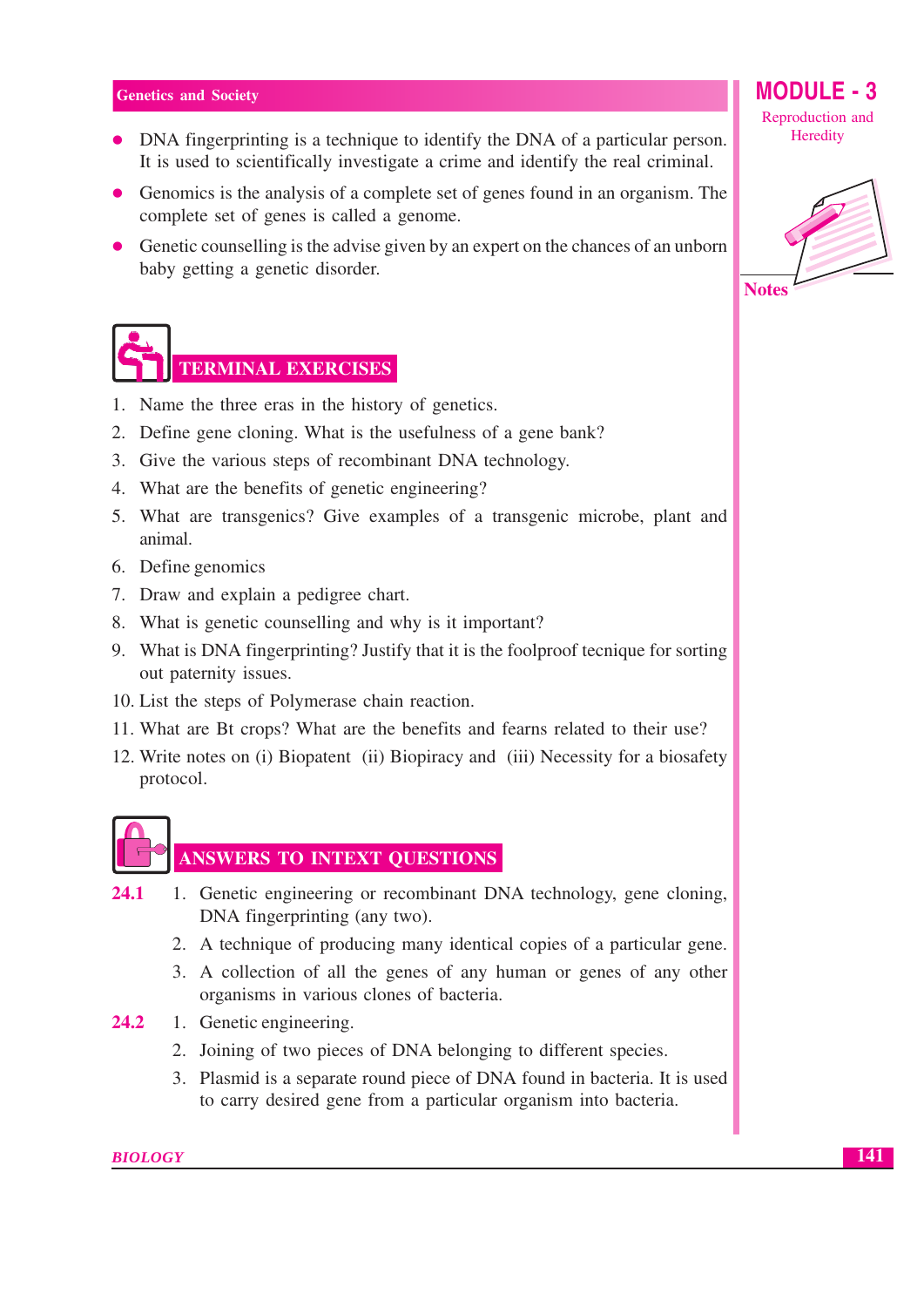# **MODULE - 3**

Reproduction and Heredity



**Notes** 

24.3

- 1. Transgenic crop like Bt crops reduce the need for use of insecticides which are toxic to humans and other animals.
	- 2. Due to worries of (i) Bt crop evolving resistance (ii) non target species feeding on Bt crops may die (iii) production of super weeds.
	- 3. Cry protein produced by Bt crop causes toxicity or poisoning when it enters the pest stomach killing the pest
	- 4. Biopiracy
	- 5. 1970
	- 6. 20 years
- 24.4 1. Collective term for the full set of genes of an organism.
	- 2. Science of analysis of genes in the DNA of an organism relating each gene to its function.
	- 3. Helps to identifying defective genes so that correction may be possible by gene therapy.
	- 4. Because the counsellor has to advise regarding the possibility of genetic disorder in the next generation.